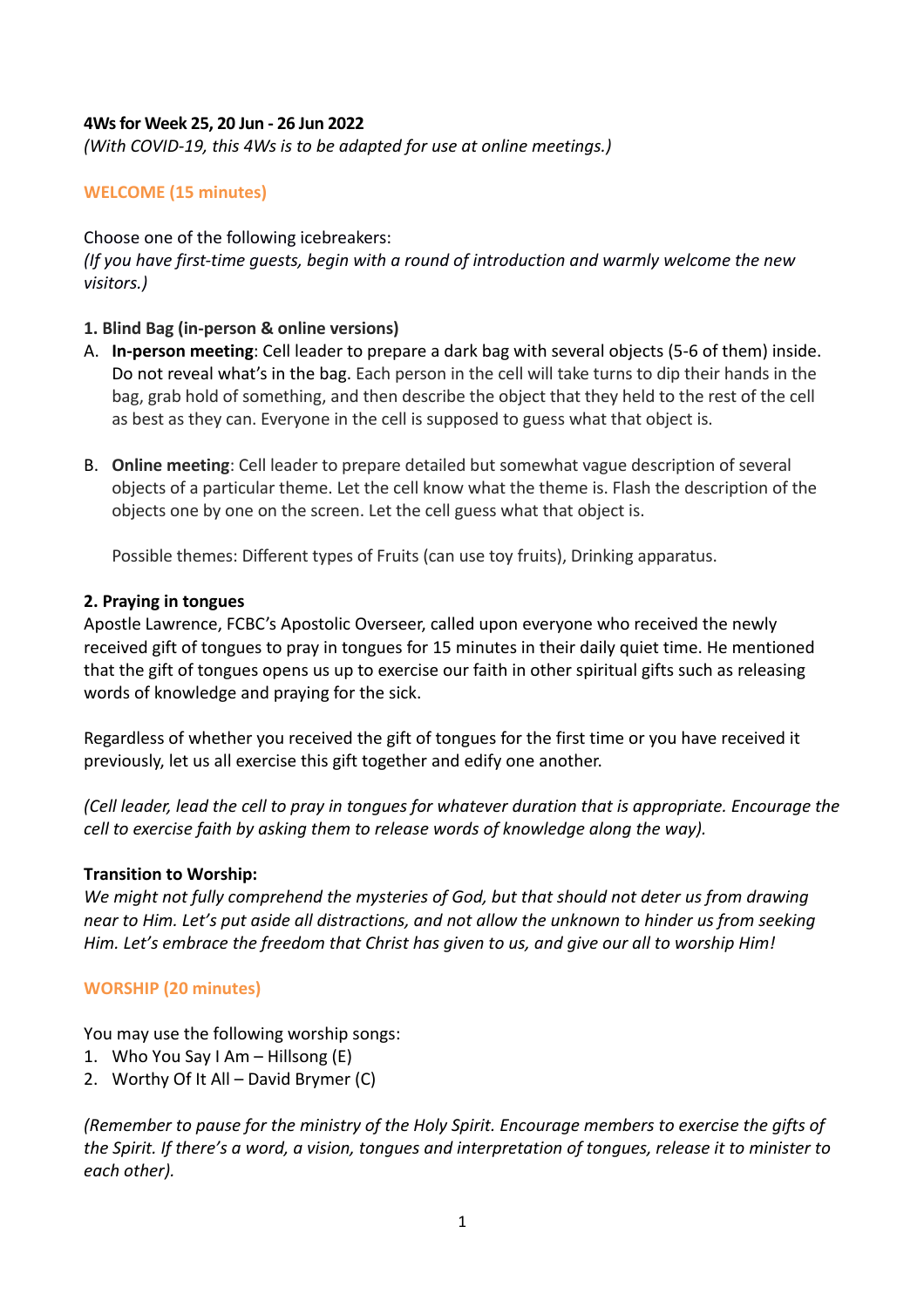#### **Transition to Word:**

*Lord, we long for more of You in our lives. You alone deserve all glory and praise, and there is none like You. Teach us to linger in Your Presence, and to wait on You. Help us put aside our restlessness and anxious thoughts, and hear from You through your word. Amen!*

## **WORD (45 minutes)**

### **Memory verse of the week: Esther 9:1b (NIVUK)**

On this day the enemies of the Jews had hoped to overpower them, but now the tables were turned and the Jews got the upper hand over those who hated them.

# **Sermon Title: Ready for God's Last Day's Revival By Apostle Lawrence Khong on 18-19 June 2022**

## **Scripture Passage: John 7:37-39 (NIV)**

**<sup>37</sup>**On the last and greatest day of the Feast, Jesus stood and said in a loud voice, "If anyone is thirsty, let him come to me and drink. **<sup>38</sup>** Whoever believes in me, as Scripture has said, streams of living water will flow from within him." <sup>39</sup> By this he meant the Spirit, whom those who believed in him were later to receive. Up to that time the Spirit had not been given, since Jesus had not yet been glorified.

#### **Introduction**

Do you desire more of God's grace and power in your life? We are not talking about merely about the manifestations of the Holy Spirit, but a turning of hearts and a transformation of lives.

Revival is coming, we need to get our hearts right and ready ourselves to do what God wants us to do. The church, the cells and the individual needs to ready herself for revival.

How do we ready ourselves to experience revival? We need to:

- 1. Thirst
- 2. Believe
- 3. Drink

#### **Discovery and Understanding Questions:**

# **Q1. What is the significance of Jesus' declaration in John 7:37-38?**

**A1.** Just as water satisfies thirst and produces fruitfulness, so the Spirit of God satisfies the inner person and enables us to bear fruit. As we ready ourselves for God's last day's revival, believers need to drink of Jesus' "living water" so that we become channels of living water to bless a thirsty world.

#### **John 7:37b (NIVUK)**

**<sup>37</sup>**On the last and greatest day of the Feast, Jesus stood and said in a loud voice, "If anyone is thirsty, let him come to me and drink. **<sup>38</sup>** Whoever believes in me, as Scripture has said, streams of living water will flow from within him."

If we desire for more of God in our lives, if we desire a revival in our spiritual lives, then we need to 'Thirst'. Ask the Lord for a Holy Discontent, and deposit in us a desire for the deeper things of God.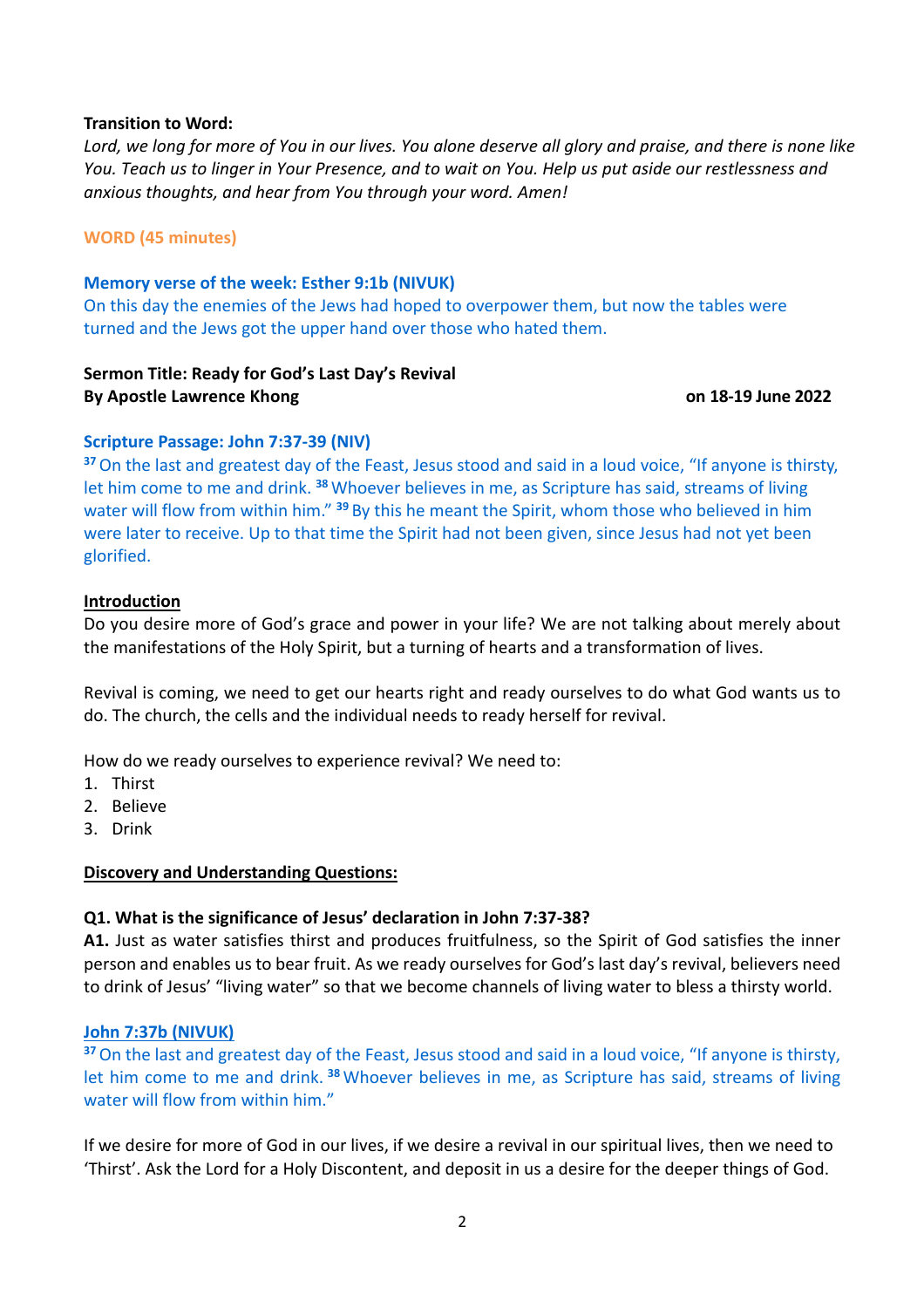# **Q2. Is it necessary to desire for the deeper things of God? Can't one be satisfied with being a "normal Christian" and not having to dig deep?**

**A2.** It is only when we dig deep and search within our inner man to touch the inner recesses of our spirit being, that we come to the realization that truly only God can satisfy that deep hunger and thirst that is within us. It is hearing, and then answering the call to complete surrender and coming to the realization of how unworthy we are in the eyes of God. Even the most seemingly righteous of us, is deemed unworthy and has thoroughly offended the Lord with our iniquities.

#### **Romans 1:18 (NIVUK)**

**<sup>18</sup>** For the wrath of God is revealed from heaven against all the godlessness and wickedness of people, who suppress the truth by their wickedness

All have sinned and fallen short of the glory of God. The Lord knows all about the deepest, hidden secrets that you have tried to hide. He sees beyond the facade of godliness that we have tried to portray. He alone knows the darkness that we have hidden in our hearts. And He holds it against us.

Our sin is not detached from us. When we sin against God, we are the conduit and the agents of that very sin. As such we have fully offended the Lord. It is impossible for God to not be displeased with us. However, not all is lost! We have a hope so sure, that is founded upon the grace of the Lord.

#### **Romans 5:7-8 (NIVUK)**

**<sup>7</sup>** Very rarely will anyone die for a righteous person, though for a good person someone might possibly dare to die. **<sup>8</sup>** But God demonstrates his own love for us in this: while we were still sinners, Christ died for us.

This is an amazing truth. God hates our sin and us as sinners, right to the very core. But He loves us so much more, than He hates us. Let that sink in for a moment. How wide, how long, how high and how deep is the love of Christ? Of this we will never know until we thirst, dig deep and drink from the very depths of our being.

There is no normalcy in this. Only when we dig deep to commune with the Spirit who reveals all things to us, that we realize both our very own depravity as well as the perfect encompassing love of Christ. Only when we believe, accept and receive the love of God through the death and sacrifice of Jesus Christ, then we can truly experience revival.

#### **Application Questions**

Break into smaller groups, share, pray and minister to one another.

**Q1.** Take turns to share about the grave theological error: "*God hates sin but loves the sinner*" that Apostle Lawrence mentioned based on Charles Finney's quote:

*"God is not angry merely against the sin abstracted from the sinner, but against the sinner himself. Some persons have labored hard to set this ridiculous and absurd abstraction, and would fain make it appear that God is angry at sin, yet not at the sinner. He hates the theft, but loves the thief. He abhors adultery, but is pleased with the adulterer. Now this is supreme nonsense. The sin has no moral character apart from the sinner. The act is nothing apart from the actor. The very thing that God hates and disapproves is not the mere event—the thing done*